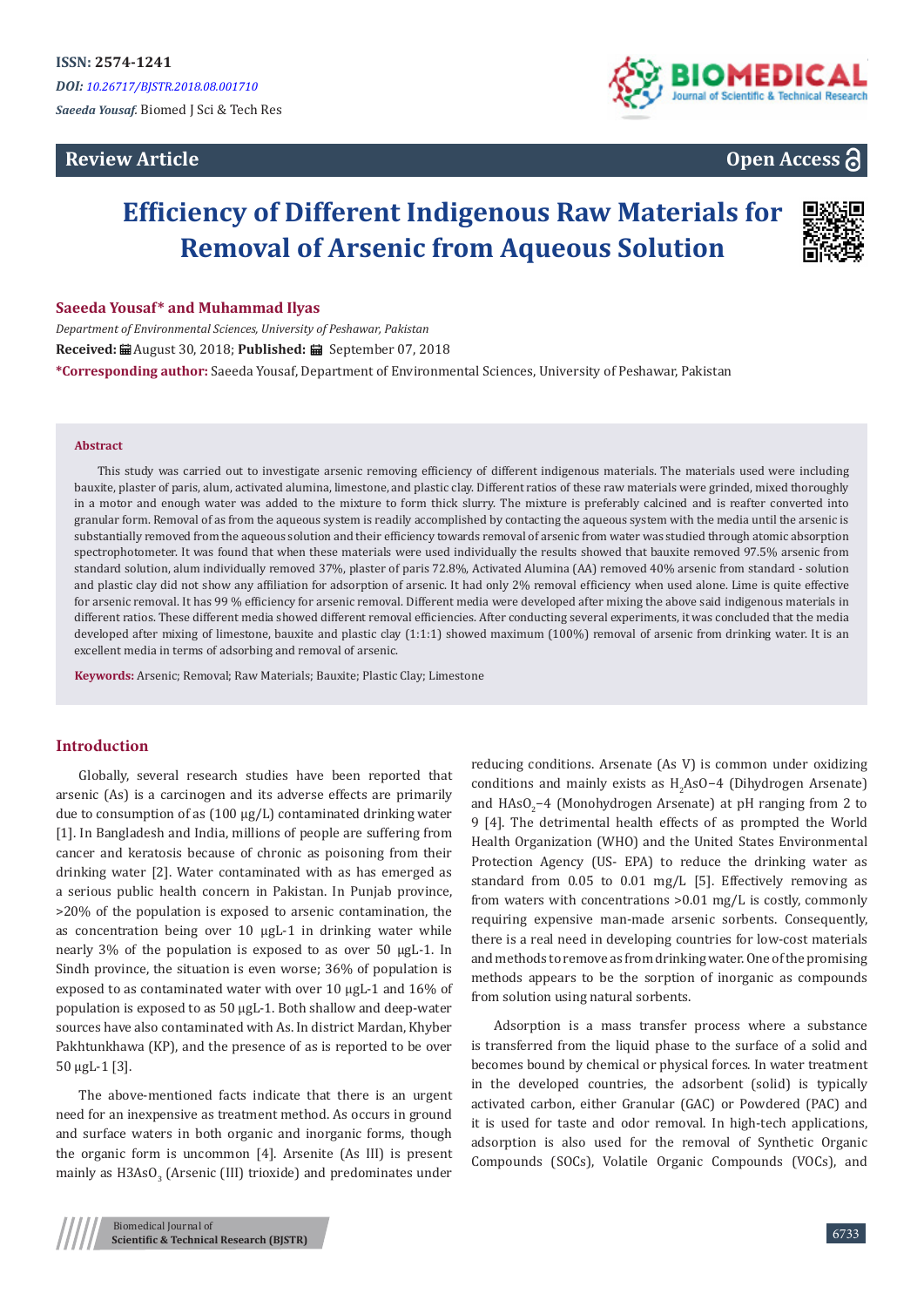Naturally Occurring Organic Matter (NOM). As is adsorbed onto the surface of granular materials, clays and processed cellulosic materials including: activated carbon; metal-treated activated carbon; oxides (e.g. hydrated ferric oxide, titanium oxide, silicium oxide); clay minerals (e.g. kaolinite, bentonite, Bijoypur clay); bauxite, hematite, feldspar; synthetic anion exchange resins; chitin and chitosan; bone char; iron oxide-coated or  $\texttt{MnO}_2\text{-} \text{coated sand};$ cellulose materials (sawdust, newspaper pulp) [6].

Characteristically, each media has different associated performances and costs. Some are now available in small packet or tablet form for As removal from drinking water. The efficiency of each media depends on the use of oxidizing agent(s) as aids to the sorption of arsenic. The sorption capacities of various adsorbents were summarized. Some low-cost adsorbents are superior including treated slags, carbons developed from agricultural waste (char carbons and coconut husk carbons), bio sorbents (immobilized biomass, orange juice residue), goethite and some commercial adsorbents, which include resins, gels, silica, treated silica etc. The tested for arsenic removal come out to be superior. Immobilized biomass adsorbents offered outstanding performances. Desorption of as followed by regeneration of sorbents has been reported. Strong acids and bases seem to be the best desorbing agents to produce as concentrates [7].

The materials used for different media development are bauxite, plaster of paris, alum, activated alumina, commercial alumina, limestone, and plastic clay. Bauxite is a rock composed mainly of aluminum oxide and aluminum hydroxide minerals. Alum (potassium aluminum sulfate) is a white mineral. A particularly stable oxide of aluminum, aluminum oxide (Al2O3) can be obtained from alum. Activated alumina is a media produced by the controlled calcinations of alumina trihydrate. It has been used for the removal of undesirable contaminants such as fluoride, hydrogen chloride, hydrogen sulfide, carbonyl sulfide, carbon dioxide, arsenic, alcohols and ethers. Activated alumina is primarily aluminum oxide (AL2O3). Plastic clay is an extremely rare minerals found in very few places around the world. It is also sometimes referred to as ball clay. Plastic clays are sedimentary in origin. Plastic clay usually contains three dominant minerals; kaolinite, mica, and quartz.

### **Limestone**

Limestone is defined as a rock of sedimentary origin composed principally of calcium carbonate or the double carbonate of calcium and magnesium, or a combination of these two minerals. Chemical composition of all indigenous clay materials used is given in Table 1. The basic purpose of this study is to develop an economically

viable media for removal of arsenic by using indigenous materials. The materials used in the present studies are abundantly available within the country and the process developed is economically viable and commercially feasible.

**Table 1:** Chemical Composition of Clay's materials.

| S. No          | Clay/Material         | <b>Chemical Name</b>                                  |  |  |  |  |
|----------------|-----------------------|-------------------------------------------------------|--|--|--|--|
| 1              | <b>Bauxite</b>        | Al <sub>2</sub> O <sub>2</sub> (with less Si, Fe, Ti) |  |  |  |  |
| $\mathcal{L}$  | Plastic Clay          | Kaoline: Al, 0, 2SiO, 2H, 0                           |  |  |  |  |
|                |                       | Mica: XY2-3 Z4010(OH, F)2:                            |  |  |  |  |
|                |                       | X= K, Na, Ba, Ca, CS (H <sub>3</sub> O), NH4          |  |  |  |  |
|                |                       | Y= Al, Mg, Fe+2, Li, Cr, Mn, V, Zn                    |  |  |  |  |
|                |                       | $Z = Si$ , Al, Fe $+3$ , Be, Ti                       |  |  |  |  |
|                |                       | Quartz: SiO <sub>2</sub>                              |  |  |  |  |
| 3              | Plaster of Paris      | (Gypsum cement): $CaSOa$ . 1/2 H <sub>2</sub> O       |  |  |  |  |
| $\overline{4}$ | Lime stone            | Ca(Mg)CO <sub>2</sub>                                 |  |  |  |  |
| 5              | Alum                  | $\text{Al}_{2}(SO_{4})3.12(\text{H}_{2}\text{O})$     |  |  |  |  |
| 6              | Activated Alumina     | $\mathrm{Al}_2\mathrm{O}_3$                           |  |  |  |  |
| 7              | Commercial<br>Alumina | $\mathrm{Al}_2\mathrm{O}_3$                           |  |  |  |  |

**Table 2:** Individual Material Efficiency for removal of arsenic.

| Alum   | <b>Activated</b><br><b>Alumina</b> | <b>Bauxite</b> | Lime | <b>Plastic</b><br><b>Clay</b> | <b>Plaster of</b><br>Paris |  |
|--------|------------------------------------|----------------|------|-------------------------------|----------------------------|--|
| 37.30% | 39.80%                             | 97.50%         | 99%  | 2.40%                         | 72.8                       |  |

### **Results and Discussion**

Different media were prepared for removal of as from an aqueous system. The mixture is preferably calcined and is reafter converted into granular form. Removal of as from the aqueous system is readily accomplished by contacting the aqueous system with the media until the arsenic is substantially removed from the aqueous solution. Pseudo arsenic solution of 500 μgL-1 was prepared for this study. A total of six adsorbing materials (alum, activated alumina, bauxite, plastic clay and plaster of paris) were initially evaluated individually (Table 2). The different temperature levels for calcinations and the characteristics of the media were used (Table 3). The pH of the aqueous as solution after passing through the media was also determined to know about the pH changes due to the materials used for as removal. The present study findings indicate that samples passed through the media containing bauxite, plastic clay, activated alumina and plaster of paris have lower pH in the range of 1-6. Whereas the aqueous as solution passed through the media containing lime have higher pH in the alkaline range of 8-11.8.

**Table 3:** Characteristics of different media, used for the removal of arsenic.

| S. No   | Media                                   | Ratio   | Temp $(C^0)$ | <b>Characteristics of Media</b>                                |  |  |
|---------|-----------------------------------------|---------|--------------|----------------------------------------------------------------|--|--|
| Media 1 | <b>Bauxite</b>                          |         | 900          | Slightly pinkish, very hard, soluble                           |  |  |
| Media 2 | Bauxite + Plaster of Paris              | 1:01    | 900          | Lightly pink, soluble, very hard                               |  |  |
| Media 3 | Bauxite+ Plastic Clay+ Plaster of Paris | 1:01:01 | 900          | Porous, hard, slightly pink, not much soluble                  |  |  |
| Media 4 | Bauxite+ Plastic Clay+ C. Alumina       | 1:01:01 | 900          | Porous, hard, soluble, light pink color                        |  |  |
| Media 5 | Bauxite+ Lime+ Plastic clay             | 2:01:01 | 900          | Irregular, not easily soluble, pink, hard                      |  |  |
| Media 6 | Bauxite+ Lime+ PC                       | 1:01:01 | 900          | Pink, hard, porous, not much soluble in water, slow<br>heating |  |  |

**Cite this article:** Saeeda Yousaf, Muhammad Ilyas. Efficiency of Different Indigenous Raw Materials for Removal of Arsenic from Aqueous Solution. BJSTR MS.ID.001710. DOI: [10.2671/BJSTR.2018.08.0017](http://dx.doi.org/10.26717/BJSTR.2018.08.001709)10.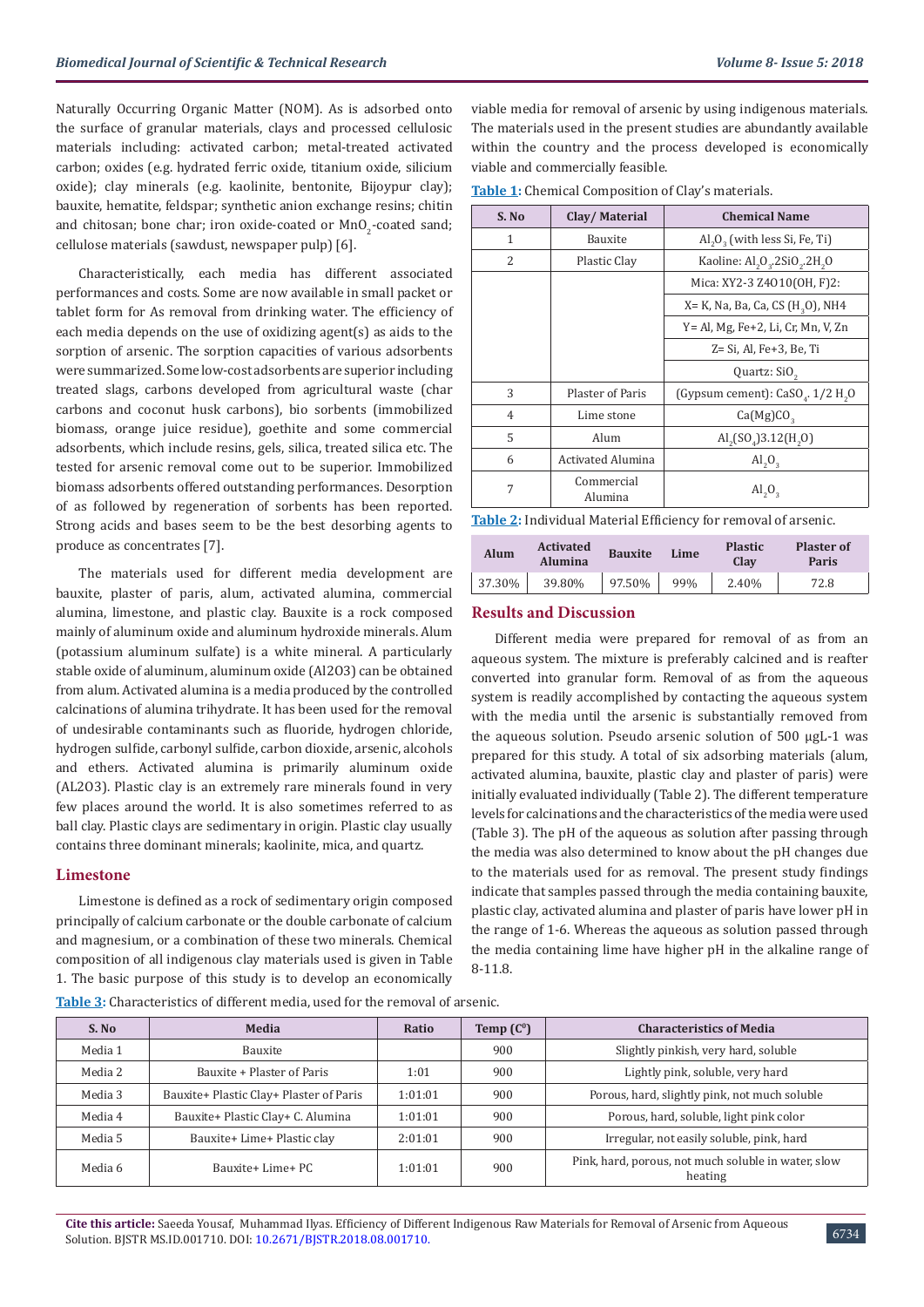| Media 7  | Bauxite +Plaster of Paris+ Lime                          | 1:01:01 | 900  | Light pink, irregular, small in size, soluble in water, slow<br>heating |
|----------|----------------------------------------------------------|---------|------|-------------------------------------------------------------------------|
| Media 8  | Bauxite + Plaster of Paris + Alum +<br>Activated Alumina | 1:1:1:1 | 900  | Hard, slightly pink, not easily soluble, porous, slow heating           |
| Media 9  | Bauxite+ Alum+ Commercial Alumina+<br>Plaster of Paris   | 1:1:1:1 | 1000 | White, porous, brittle, soluble                                         |
| Media 10 | Bauxite+ Alum+ Plaster of Paris+ Plastic<br>Clay         | 1:1:1:1 | 900  | Pink, slightly hard, porous, not much soluble                           |
| Media 11 | Plaster of Paris                                         |         | 900  | Off white, very hard, water soluble but not much, irregular,            |
| Media 12 | Activated Alumina + PP                                   | 1:01    | 900  | White color, hard, insoluble                                            |
| Media 13 | Alum                                                     |         | 900  | White color, very fragile, soluble in water                             |
| Media 14 | Alum+ Plaster of Paris                                   | 1:01    | 900  | Very light pink, less hard, soluble,                                    |
| Media 15 | Plastic Clay                                             |         | 900  | Very hard, insoluble, pink                                              |
| Media 16 | Plaster of Paris+ Plastic Clay+ Lime+<br>Bauxite         | 1:1:1:1 | 900  | Light pink, hard, irregular, slow heating,                              |
| Media 17 | Plaster of Paris+ plastic clay + Bauxite+<br>lime        | 2:2:1:1 | 900  | Pink, hard, not much soluble, irregular                                 |
| Media 18 | Plastic Clay +PP                                         | 1:01    | 900  | Hard, pink, irregular shape                                             |
| Media 19 | Lime                                                     |         | 900  | Not very hard, v. much soluble, irregular                               |
| Media 20 | Lime+ Plaster of Paris                                   | 1:01    | 900  | Irregular, off-white, soluble in water, crack in structure              |

Note: After  $900C$ <sup>0</sup>, starting with slow heating.

The lower pH of as solution is probably due to the presence of plaster of paris and plastic clay having sulphate contents in their luster (ref) which behave like acid whereas the cause of higher pH in the alkaline range may be due to presence of lime having basic characteristics. When bauxite alone was used 97.5% removal is achieved (Figure 1). Nil removal is achieved, when bauxite was mixed with plaster of Paris in 1:1 ratio and lumps were made after heating to 900C0 in 2 hours (Figure 2). Physically the media was pinkish in color, very hard and less soluble in water. Arsenic solution with concentration of 500 μgL-1was passed through the column containing the media and was thoroughly mixed. Elute was taken after an hour and it was analyzed through Hydride Formation System of AAS for arsenic content and the results show 0% arsenic removal. It was indicated that bauxite and plaster of paris was not effectively contributing in the removal of arsenic. Plastic clay was added with plaster of paris and bauxite in the ratio of 1:1:1. This media had 52.4% removal efficiency. In the next trial commercial alumina and plastic clay was mixed with bauxite in the ratio of 1:1:1.







**Figure 2: Bauxite + PP (1:1).** 



**Figure 3:** B+ Lime + PC (2:1:1).

This media had 48% removal efficiency. But when bauxite was mixed with lime and plastic clay in the ratio of 2:1:1 (Figure 3), it removed 89% arsenic from 500 μgL-1 standard solutions. The efficiency increased up to 100% when the same materials were mixed in the ratio of 1:1:1 (Figure 4). 72% of arsenic removal was obtained by a media containing bauxite, lime and plaster of paris in the ratio of 1:1:1 (Figure 5). Removal efficiency was decreased to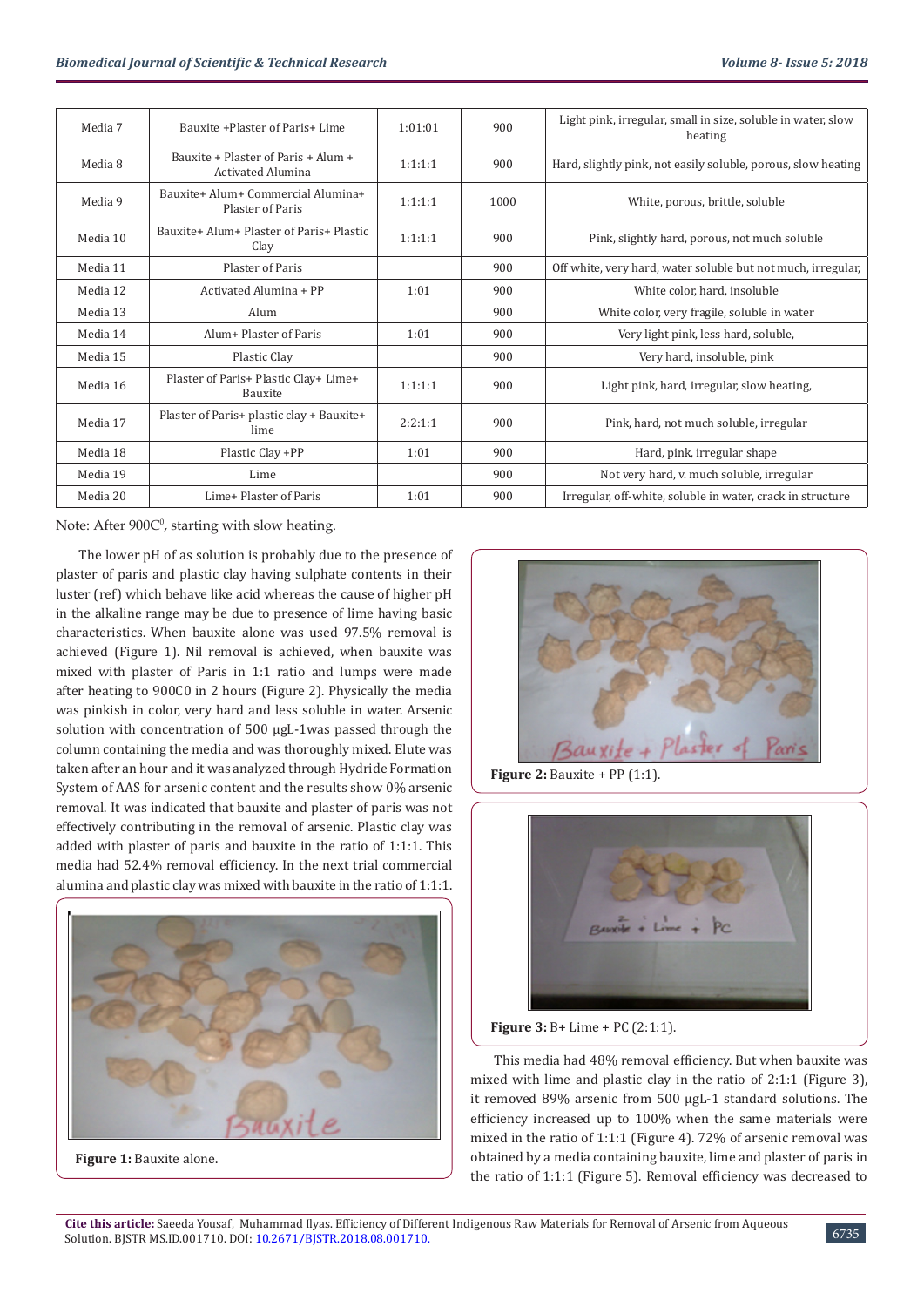75.6% when bauxite, plaster of paris, alum and activated alumina were used in media (Figure 6). The media containing bauxite, plaster of paris, alum and commercial alumina were less effective and only 54% arsenic was removed with it. The efficiency of bauxite, alum, plaster of paris and plastic clay (1:1:1:1) was about 77%. Plaster of paris removes 72.8% (Figure 7). Plaster of paris when added with AA reduced as up to 70% from standard solution (Figure 8). Alum removed 37% arsenic from standard-solution but when mixed with plaster of paris (1:1 ratio) its removal efficiency increases up to 91%. Plastic clay did not show any affiliation for adsorption of arsenic (Figure 9).



**Figure 4:** B+PC + Lime (1:1:1).



**Figure 5:** B+ Lime + PP (1:1:1).



**Figure 6:** B + Alum+ Commercial Alumina+ PP.



**Figure 7:** Plaster of paris.



**Figure 8:** Activated Alumina + Plaster of Paris (1:1).



**Figure 9:** Plastic clay.

It had only 2% removal efficiency when used alone. The combination of lime, bauxite, and plaster of paris and plastic clay 1:1:1:1 decreased arsenic by 88.7% (Figure 10). The efficiency decreased to 50.9% with the media containing plastic clay, plaster of paris, lime and bauxite (2:2:1:1). 75% removal was achieved with plastic clay and plaster of paris. Lime is quite effective for arsenic removal. It has 99 % efficiency for arsenic removal. Lime with PP in 1:1 ratio can remove arsenic up to 95%. The efficiency of the media lime, bauxite and plastic clay (1:1:1) remained maximum (100%). The results showed that the minimum as removal was observed in media without lime. The mixture of bauxite, alumina, plastic clay and plaster of paris has low efficiencies for the removal of arsenic from the aqueous solution. The arsenic removal efficiency varied among different media in the materials and raised from 0-50%, whereas, the media having lime have maximum efficiency in the removal of arsenic. The arsenic removal in these media varied from 50-100% using materials in different ratios(Table 4).



**Figure 10:** B+PP+PC +Lime (1:1:1:1).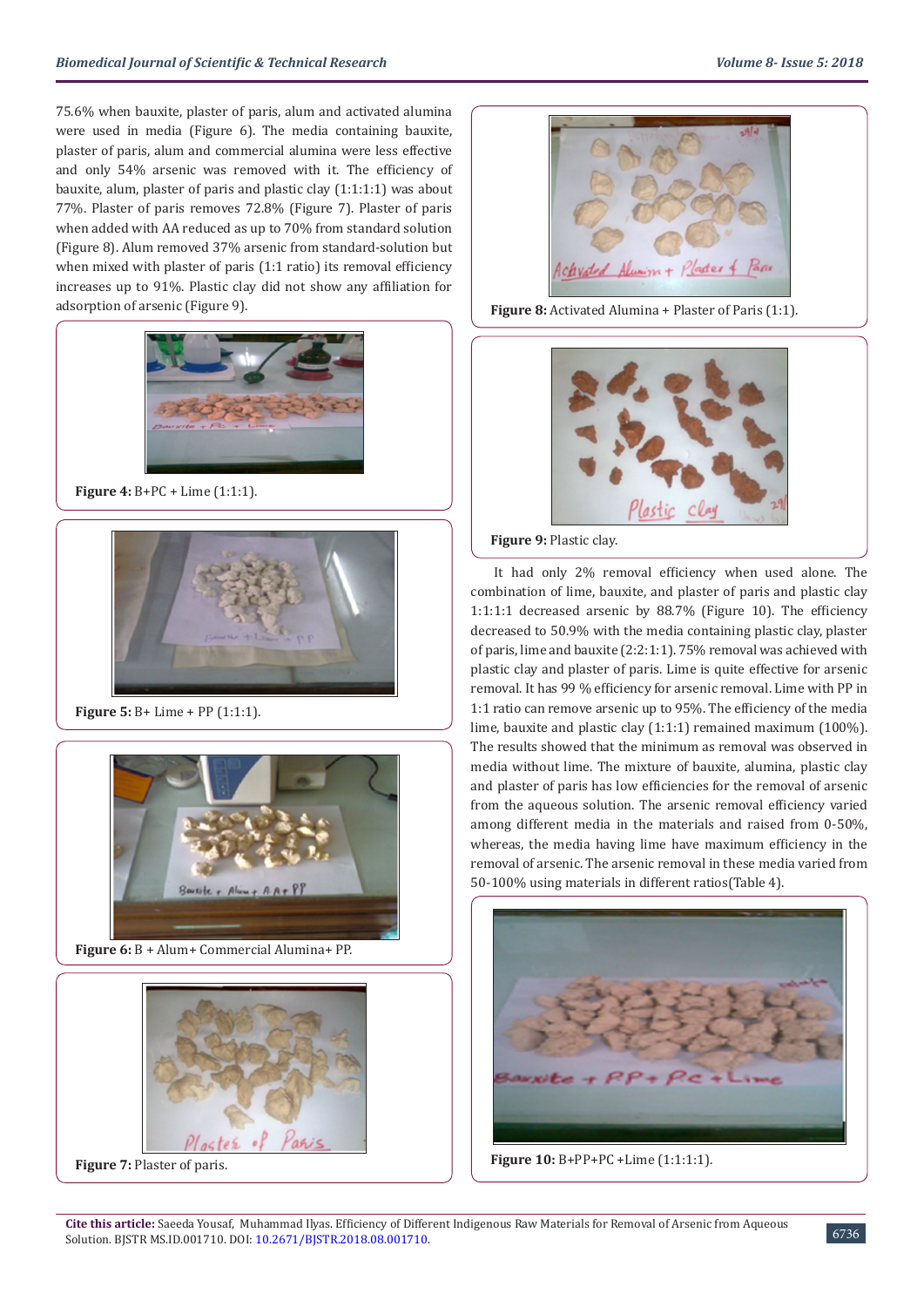| Media                                                                  | Vol of<br>pseudo<br>solution<br>(m <sub>l</sub> ) | Wt. of<br>media(g) | Rotation/<br>min(l/hr) | pH of<br>pseudo sol. | pH of elude | <b>Standard</b><br>solution<br>$(\mu g L 1)$ | As<br>remaining<br>$(\mu g L^{-1})$ | Removal<br>$(\mu g L^{-1})$ | Removal<br>(%)   |
|------------------------------------------------------------------------|---------------------------------------------------|--------------------|------------------------|----------------------|-------------|----------------------------------------------|-------------------------------------|-----------------------------|------------------|
| Media 1.<br>Bauxite                                                    | 350                                               | 236                | 16.8                   | $\overline{4}$       | 6.7         | 12.3                                         | 7.8                                 | 6.5                         | 97.5             |
| Media 2.<br>Bauxite and<br><b>Plaster of Paris</b>                     | 260                                               | 135                | 16.8                   | 5.8                  | 1.8         | 404.5                                        | 526.2                               | $\boldsymbol{0}$            | $\boldsymbol{0}$ |
| Media 3.<br>Bauxite, Plastic<br>Clay and<br>Plaster of Paris           | 250                                               | 160.62             | 16.8                   | 3.8                  | 5.25        | 632.6                                        | 301.07                              | 331.53                      | 52.4             |
| Media4.<br>Bauxite, Plastic<br>clay and C.<br>Alumina                  | 250                                               | 140                | 25.2                   | 9.3                  | 3           | 382                                          | 198.15                              | 183.85                      | 48               |
| Media 5.<br>Bauxite, Lime,<br>and Plastic<br>clay (2:1:1)              | 250                                               | 120                | 16.8                   | 11.6                 | 11.7        | 404.5                                        | 42.2                                | 362.3                       | 89               |
| Media 6.<br>Bauxite, Lime<br>and PC (1:1:1)                            | 4701                                              | 233                | 16.8                   | 3.82                 | 11.52       | 751                                          | 6.1                                 | 744.9                       | 100              |
| Media 7.<br>Lime, Bauxite<br>and PP                                    | 250                                               | 250                | 16.8                   | 3.67                 | 10.25       | 335.74                                       | 93.39                               | 242.35                      | $72\,$           |
| Media 8. PP,<br>Bauxite, Alum<br>and AA                                | 540                                               | 311                | 8.4                    | 3.55                 | 4.9         | 360.57                                       | 87.85                               | 272.72                      | 75.6             |
| Media 9.<br>Bauxite, Alum,<br>Commercial<br>Alumina and                |                                                   |                    |                        |                      |             |                                              |                                     |                             |                  |
| Plaster of Paris                                                       | 250                                               | 136                | 25.2                   | 6.5                  | 5           | 764                                          | 225.07                              | 538.93                      | 54               |
| Media 10.<br>Alum, Plaster<br>of Paris,<br>Bauxite and<br>Plastic Clay | 250                                               | 135                | 16.8                   | $5.5\,$              | $6.2\,$     | 441.3                                        | 101.2                               | 340.1                       | $77\,$           |
| Media 11.<br>Plaster of Paris                                          | 500                                               | 255                | 16.8                   | 3.98                 | 8.83        | 225.4                                        | 61.2                                | 164.2                       | 72.8             |
| Media 12.<br>Activated<br>Alumina and<br>${\rm PP}$                    | 360                                               | 346                | 16.8                   | 4.31                 | 8.46        | 500                                          | 149.4                               | 350.6                       | $70\,$           |
| Media 13.<br>Alum                                                      | 190                                               | 2.8                | 16.8                   | $\overline{4}$       | 6.3         | 12.3                                         | 7.7                                 | 4.6                         | 37.3             |
| Media 14.<br>Alum and<br>Plaster of Paris                              | 260                                               | 125                | 16.8                   | $6.5\,$              | 1.86        | 404.5                                        | 39.4                                | 401.9                       | 91               |
| Media 15.<br>Plastic clay                                              | 300                                               | 229                | 16.8                   | $\overline{4}$       | 5.91        | 12.3                                         | 12                                  | 0.3                         | 2.4              |

**Table 4:** Removal of arsenic (%) using different adsorbing media.

**Cite this article:** Saeeda Yousaf, Muhammad Ilyas. Efficiency of Different Indigenous Raw Materials for Removal of Arsenic from Aqueous Solution. BJSTR MS.ID.001710. DOI: [10.2671/BJSTR.2018.08.001710](http://dx.doi.org/10.26717/BJSTR.2018.08.001710).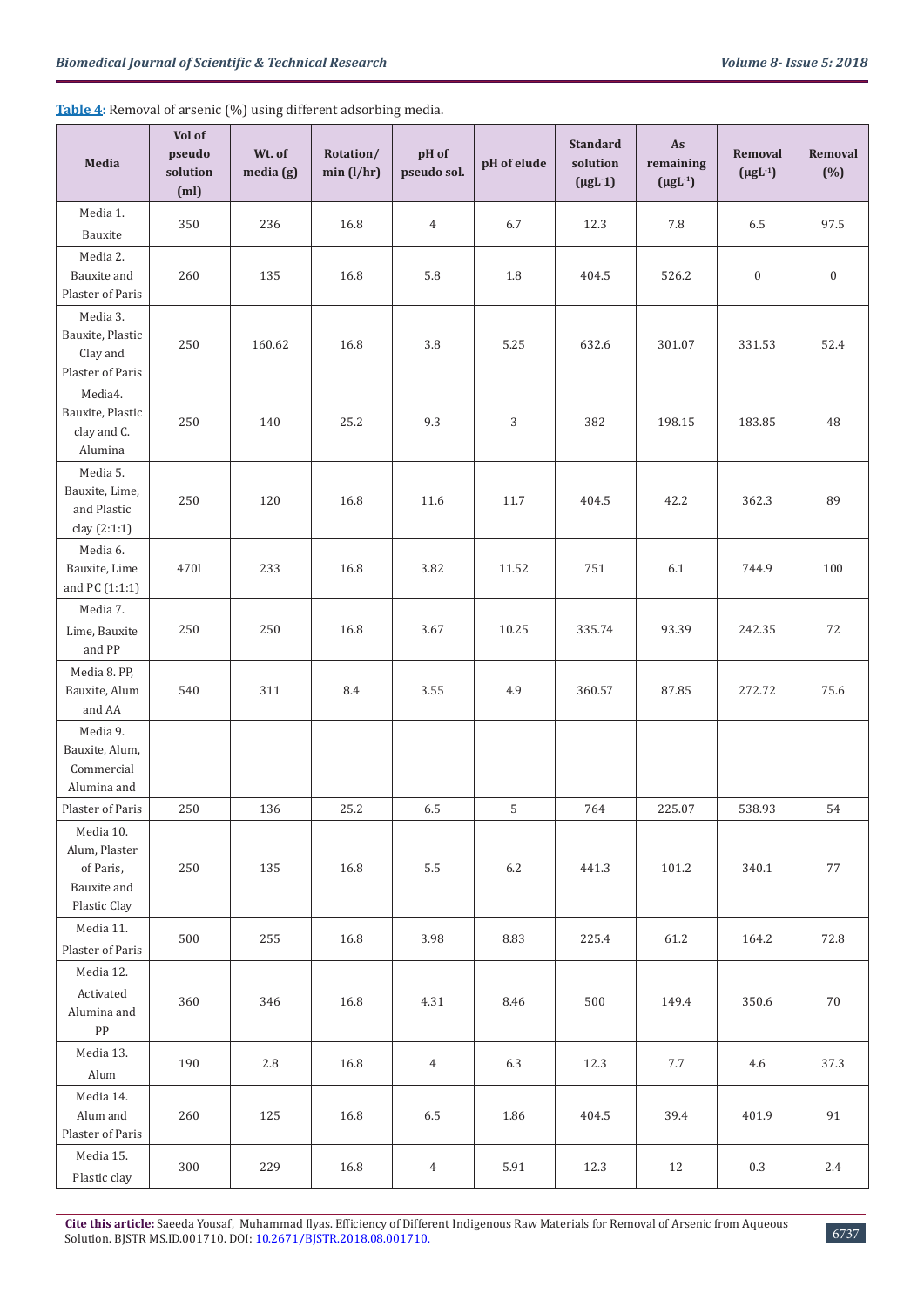| Media 16.<br>Plaster of<br>Paris, Plastic<br>Clay, Lime and<br>Bauxite | 680 | 313 | 16.8 | 3.54 | 12.15 | 226.3 | 25.42 | 200.88 | 88.7 |
|------------------------------------------------------------------------|-----|-----|------|------|-------|-------|-------|--------|------|
| Media 17.                                                              |     |     |      |      |       |       |       |        |      |
| Bauxite, Lime,<br>Plaster of Paris                                     | 800 | 482 | 16.8 | 3.66 | 10.4  | 527.8 | 259   | 268.8  | 50.9 |
| and plastic                                                            |     |     |      |      |       |       |       |        |      |
| clay                                                                   |     |     |      |      |       |       |       |        |      |
| Media 18.                                                              |     |     |      |      |       |       |       |        |      |
| Plastic Clay                                                           | 270 | 135 | 16.8 | 5.6  | 8.97  | 441.3 | 109.7 | 331.6  | 75   |
| and PP                                                                 |     |     |      |      |       |       |       |        |      |
| Media 19.                                                              | 490 | 213 | 16.8 | 3.98 | 9.5   | 225.4 | 1.9   | 223.5  | 99   |
| Lime                                                                   |     |     |      |      |       |       |       |        |      |
| Media 20.                                                              |     |     |      |      |       |       |       |        |      |
| Lime+ Plaster                                                          | 250 | 130 | 16.8 | 11   | 1.6   | 404.5 | 20    | 384.5  | 95   |
| of Paris                                                               |     |     |      |      |       |       |       |        |      |

Note: AA: Activated Alumina; PP: Plaster of Paris; PC: Plastic Clay.

### **Experimental**

### **Preparation of Adsorbing Media**

The different indigenous materials were used for the preparation of adsorbing media (alum, activated alumina, bauxite, plaster of paris, plastic clay and limestone). Different ratios of these materials were grinded and mixed thoroughly in a motor and enough water was added to the mixture to form thick slurry. Lumps of irregular shapes were prepared from the mixed materials, dried, ignited at 9000C in a muffle furnace for 2-h and then cooled in a desicator. The lumps were then feeded in a glass lined vertical column fitted with a stopper at the lower end. The pseudo solution of as with a known concentration was poured in the column filled with a media at a flow rate of 16.4 L/h. The solution was retained for different interval of times and then collected in a beaker through the stopper at the end of the column.

#### **Instrumentation**

Atomic absorption spectrometer (Z-8000-Hitachi Japan) in the Hydride Formation System (HFS) mode was used for the analysis of as in water samples. All samples were analyzed on HFS-3 (Hydride Formation System), an accessory (AAS, Vario 6 Analytik Jena AG) to avoid carbonates formation. The hydride technique makes use of fact that hydrogen liberated in the reaction of the weakly acidic sample solutions with sodium boro-hydride which combines with metal ions to form gaseous hydrides. These are carried to the hot quartz cell by the carrier gas and decomposed by collision processes in a series of steps, until free as atoms were obtained. From the selected materials, 14 different media were prepared with different combination and ratios and it was noted that the media prepared from limestone, bauxite and plaster of paris gave excellent results in terms of adsorbing and a better removal of as from solutions containing As.

### **Conclusion**

Based on the results obtained, it is concluded that as could be removed from an aqueous solution using indigenous materials. The materials involved in these studies are inexpensive and abundantly available within the country. The method is simple and economically viable and could be employed for the removal / reduction of as in potable water. These bench scale studies could also be scaled up to pilot plant scale to find out the techno-economic feasibility of this method. It is low cost/ technology and may also be employed in the backward areas of the country for the reduction of as from drinking water.

### **Acknowledgement**

The study was financially supported by the Higher Education Commission Pakistan.

#### **References**

- 1. [Pontius FW, Brown KG, Chen CJ \(1994\) Health implications of arsenic in](https://www.researchgate.net/publication/261713368_Health_Implications_of_Arsenic_in_Drinking_Water) [drinking water. J Amer Water Works Assoc 86: 52-63.](https://www.researchgate.net/publication/261713368_Health_Implications_of_Arsenic_in_Drinking_Water)
- 2. [Pinon Miramontes M, Bautista-Margulis RG, Perez-Hernandez A \(2003\)](http://www.fluorideresearch.org/362/files/FJ2003_v36_n2_p122-128.pdf) [Removal of arsenic and fluoride from drinking water with cake alum and](http://www.fluorideresearch.org/362/files/FJ2003_v36_n2_p122-128.pdf) [a polymeric anionic flocculent. Fluoride 36: 122-128.](http://www.fluorideresearch.org/362/files/FJ2003_v36_n2_p122-128.pdf)
- 3. [Ahmad T, Kahlown MA, Tah ir A, Rashid H \(2004\) Arsenic an emerging](https://wedc-knowledge.lboro.ac.uk/resources/conference/30/Ahmad.pdf) [issue: Experiences from Pakistan. 30](https://wedc-knowledge.lboro.ac.uk/resources/conference/30/Ahmad.pdf)<sup>th</sup> WEDC International Conference, [Vientiane, Lao PDR.](https://wedc-knowledge.lboro.ac.uk/resources/conference/30/Ahmad.pdf)
- 4. [Smedley PL, Kinniburgh DG \(2001\) A review of the source, behaviour and](https://www.sciencedirect.com/science/article/pii/S0883292702000185) [distribution of arsenic in natural waters. Appl Geochem 17: 517-568.](https://www.sciencedirect.com/science/article/pii/S0883292702000185)
- 5. [WHO \(1998\) Guidelines for drinking water quality \(2](http://www.who.int/water_sanitation_health/publications/gdwq2v1/en/index4.html)<sup>nd</sup> edn.), Addendum [Geneva, Switzerland.](http://www.who.int/water_sanitation_health/publications/gdwq2v1/en/index4.html)
- 6. Ahmed MF (1999) Water supply options in arsenic affected rural areas. Presentation at International Arsenic Conference, Dhaka Community Hospital, Dhaka, Bangladesh.
- 7. [Partey F, Norman D, Ndur S, Nartey R \(2008\) Arsenic sorption onto](https://www.ncbi.nlm.nih.gov/pubmed/18346752) [laterite iron concretions: Temperature effect. J Colloid Interface Sci](https://www.ncbi.nlm.nih.gov/pubmed/18346752) [321:493-500.](https://www.ncbi.nlm.nih.gov/pubmed/18346752)